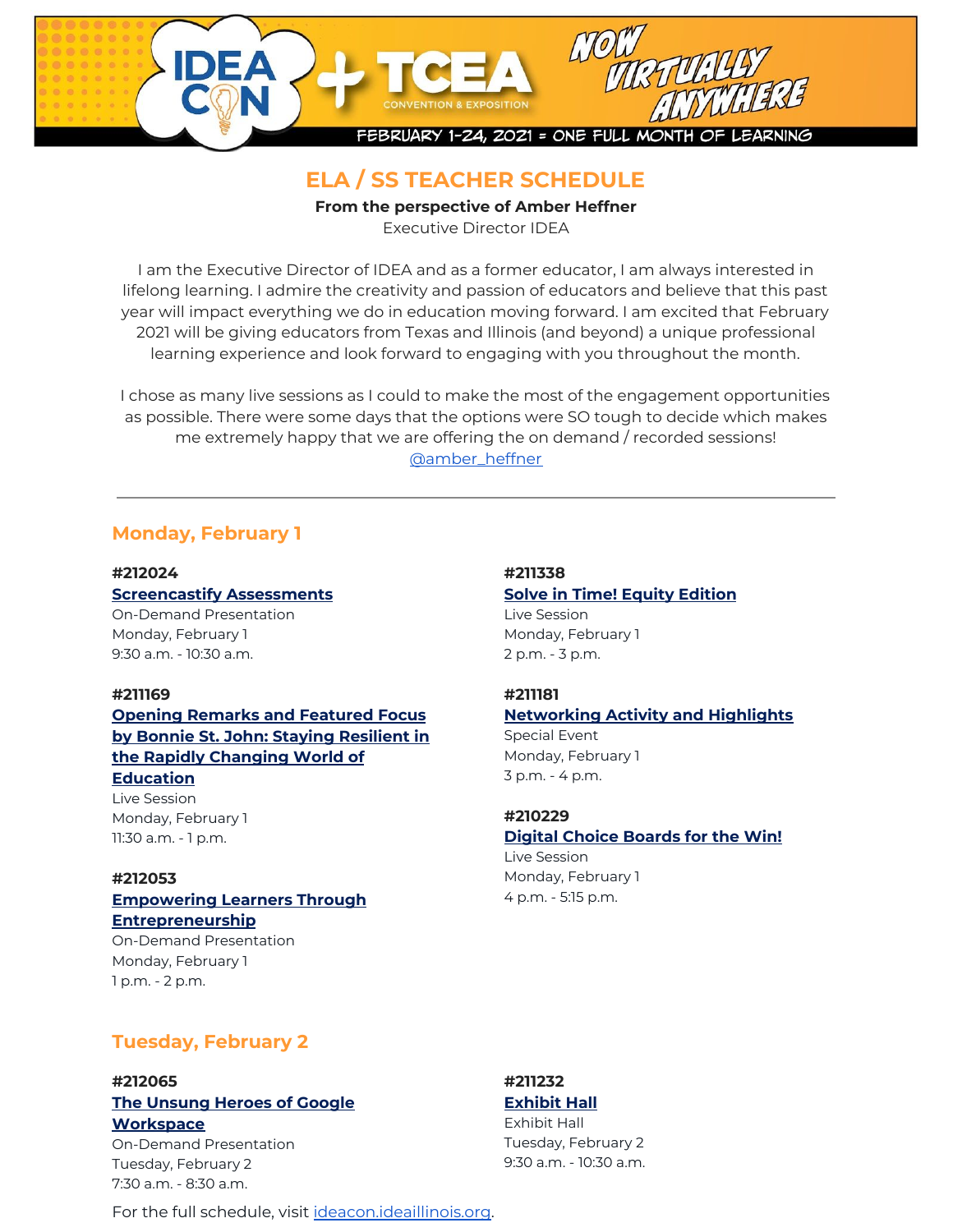

### **#211282**

## **Strategies for [Embedding](https://register.tcea.org/session_list.cfm?session_key=4DF64520-F04D-A206-2B64-D133B112D7CD&session_date=Tuesday,%20Feb%2002,%202021) Equity and SEL into [PBL](https://register.tcea.org/session_list.cfm?session_key=4DF64520-F04D-A206-2B64-D133B112D7CD&session_date=Tuesday,%20Feb%2002,%202021)**

Live Session Tuesday, February 2 11 a.m. - noon

## **#212039**

## **Social [Media](https://register.tcea.org/session_list.cfm?session_key=DE8ECD97-2B25-EB11-80EC-F6B8F9B5AAD5&session_date=Tuesday,%20Feb%2002,%202021) and Why It's a Must in the [Classroom!](https://register.tcea.org/session_list.cfm?session_key=DE8ECD97-2B25-EB11-80EC-F6B8F9B5AAD5&session_date=Tuesday,%20Feb%2002,%202021)**

On-Demand Presentation Tuesday, February 2 1 p.m. - 2 p.m.

#### **#211288**

### **[Featured](https://register.tcea.org/session_list.cfm?session_key=4EF56159-F04D-A206-2B64-ECA224DE205D&session_date=Tuesday,%20Feb%2002,%202021) Focus by Hamish Brewer: [Relentless](https://register.tcea.org/session_list.cfm?session_key=4EF56159-F04D-A206-2B64-ECA224DE205D&session_date=Tuesday,%20Feb%2002,%202021)** Live Session

Tuesday, February 2 1:45 p.m. - 3 p.m.

## **Wednesday, February 3**

#### **#210203**

# **Craft Engaging Classroom [Experiences](https://register.tcea.org/session_list.cfm?session_key=FEC789B1-F04D-A206-2B64-8827CD01EDC7&session_date=Wednesday,%20Feb%2003,%202021) with [Minecraft](https://register.tcea.org/session_list.cfm?session_key=FEC789B1-F04D-A206-2B64-8827CD01EDC7&session_date=Wednesday,%20Feb%2003,%202021) EDU**

On-Demand Presentation Wednesday, February 3 7:30 a.m. - 8:30 a.m.

### **#211133**

#### **Become a Game [Changer](https://register.tcea.org/session_list.cfm?session_key=64BB1F7D-F04D-A206-2B64-14911D2B37D0&session_date=Wednesday,%20Feb%2003,%202021)**

Live Session Wednesday, February 3 8 a.m. - 9 a.m.

### **#211232**

#### **[Exhibit](https://register.tcea.org/session_list.cfm?session_key=B542BFEA-F04D-A206-2B64-D9773B001152&session_date=Wednesday,%20Feb%2003,%202021) Hall** Exhibit Hall Wednesday, February 3 9:30 a.m. - 10:30 a.m.

# **#211404**

## **We Are Here: [Leveraging](https://register.tcea.org/session_list.cfm?session_key=0B94140F-F04D-A206-2B64-2272857231B4&session_date=Wednesday,%20Feb%2003,%202021) the Voices of [Students](https://register.tcea.org/session_list.cfm?session_key=0B94140F-F04D-A206-2B64-2272857231B4&session_date=Wednesday,%20Feb%2003,%202021) for Social Action**

Live Session Wednesday, February 3 11 a.m. - noon

#### **#211283**

#### **[Empowering](https://register.tcea.org/session_list.cfm?session_key=4DF61AC6-F04D-A206-2B64-9B376E14905F&session_date=Tuesday,%20Feb%2002,%202021) Students to be Digital [Leaders](https://register.tcea.org/session_list.cfm?session_key=4DF61AC6-F04D-A206-2B64-9B376E14905F&session_date=Tuesday,%20Feb%2002,%202021)**

Live Session Tuesday, February 2 4 p.m. - 5:15 p.m.

### **#210705**

#### **App Smashing with [Screencastify](https://register.tcea.org/session_list.cfm?session_key=FEC3D57C-F04D-A206-2B64-B5CC1C7E4BD1&session_date=Tuesday,%20Feb%2002,%202021)**

Special Event Tuesday, February 2 5:30 p.m. - 6:30 p.m.

## **#211356 Improve Reading [Comprehension](https://register.tcea.org/session_list.cfm?session_key=52799497-F04D-A206-2B64-A5E1317F550A&session_date=Wednesday,%20Feb%2003,%202021) Online with [Immersive](https://register.tcea.org/session_list.cfm?session_key=52799497-F04D-A206-2B64-A5E1317F550A&session_date=Wednesday,%20Feb%2003,%202021) Reader in Microsoft**

### **[Edge](https://register.tcea.org/session_list.cfm?session_key=52799497-F04D-A206-2B64-A5E1317F550A&session_date=Wednesday,%20Feb%2003,%202021)**

Live Session Wednesday, February 3 noon - 1 p.m.

#### **#212021 Students as [Leadership](https://register.tcea.org/session_list.cfm?session_key=CC8ECD97-2B25-EB11-80EC-F6B8F9B5AAD5&session_date=Wednesday,%20Feb%2003,%202021) Partners**

On-Demand Presentation Wednesday, February 3 1 p.m. - 2 p.m.

#### **#211257**

### **Digital Tools for [Interactive](https://register.tcea.org/session_list.cfm?session_key=0A369C74-F04D-A206-2B64-597997D1C6EC&session_date=Wednesday,%20Feb%2003,%202021) Writing [Instruction](https://register.tcea.org/session_list.cfm?session_key=0A369C74-F04D-A206-2B64-597997D1C6EC&session_date=Wednesday,%20Feb%2003,%202021)** Live Session

Wednesday, February 3 2 p.m. - 3 p.m.

# **#211225**

# **[Dedicated](https://register.tcea.org/session_list.cfm?session_key=B542A0A0-F04D-A206-2B64-8ED5B3A80075&session_date=Wednesday,%20Feb%2003,%202021) Exhibit Hall**

Special Event Wednesday, February 3 3 p.m. - 4 p.m.

For the full schedule, visit [ideacon.ideaillinois.org.](https://ideacon.ideaillinois.org/)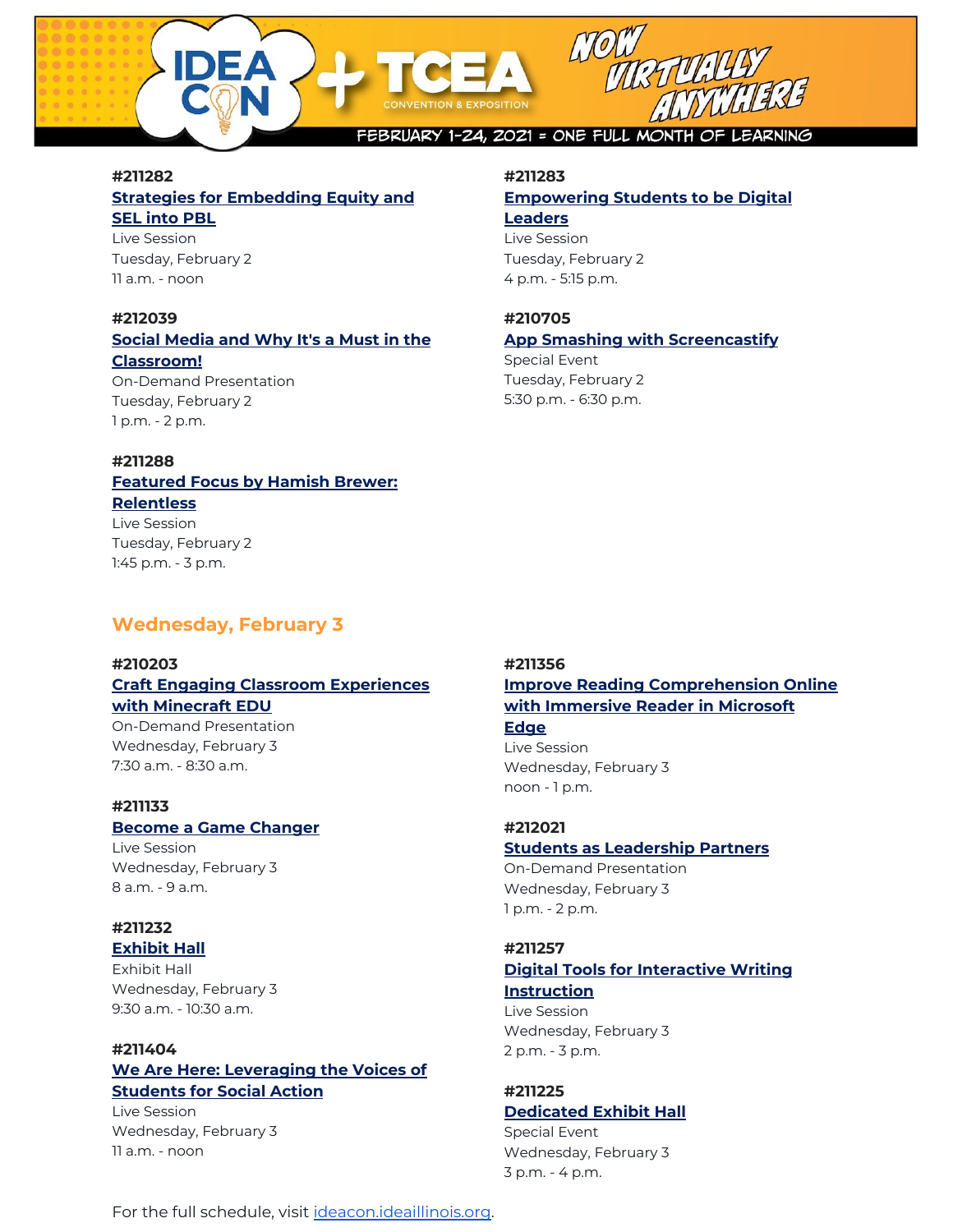

#### **#211289**

**[Featured](https://register.tcea.org/session_list.cfm?session_key=4EF5721E-F04D-A206-2B64-988CD5F1DED9&session_date=Wednesday,%20Feb%2003,%202021) Focus by John Hattie: Visible Learning: [Instructional](https://register.tcea.org/session_list.cfm?session_key=4EF5721E-F04D-A206-2B64-988CD5F1DED9&session_date=Wednesday,%20Feb%2003,%202021) Strategies to [Accelerate](https://register.tcea.org/session_list.cfm?session_key=4EF5721E-F04D-A206-2B64-988CD5F1DED9&session_date=Wednesday,%20Feb%2003,%202021) Student Learning**

Live Session Wednesday, February 3 4 p.m. - 5:15 p.m.

## **#211153**

#### **AR [Scavenger](https://register.tcea.org/session_list.cfm?session_key=7081916D-F04D-A206-2B64-8C472F1027FD&session_date=Wednesday,%20Feb%2003,%202021) Hunt**

Special Event Wednesday, February 3 5:30 p.m. - 6:30 p.m.

# **Thursday, February 4**

# **#212061**

## **Shake Up Your [Teaching](https://register.tcea.org/session_list.cfm?session_key=F68ECD97-2B25-EB11-80EC-F6B8F9B5AAD5&session_date=Thursday,%20Feb%2004,%202021) with Sphero [EDU](https://register.tcea.org/session_list.cfm?session_key=F68ECD97-2B25-EB11-80EC-F6B8F9B5AAD5&session_date=Thursday,%20Feb%2004,%202021)**

On-Demand Presentation Thursday, February 4 7:30 a.m. - 8:30 a.m.

#### **#211262**

### **Cultivating a [Collaborative](https://register.tcea.org/session_list.cfm?session_key=0A367F4C-F04D-A206-2B64-0B1C6F56A4B1&session_date=Thursday,%20Feb%2004,%202021) Culture in Remote / Hybrid [Classrooms](https://register.tcea.org/session_list.cfm?session_key=0A367F4C-F04D-A206-2B64-0B1C6F56A4B1&session_date=Thursday,%20Feb%2004,%202021)**

Live Session Thursday, February 4 9:30 a.m. - 10:30 a.m.

### **#211285**

## **Embracing [Technology](https://register.tcea.org/session_list.cfm?session_key=4DF60DB2-F04D-A206-2B64-BE951EA9BAED&session_date=Thursday,%20Feb%2004,%202021) to Check In with All Learners and [Empower](https://register.tcea.org/session_list.cfm?session_key=4DF60DB2-F04D-A206-2B64-BE951EA9BAED&session_date=Thursday,%20Feb%2004,%202021) Their Voices**

Live Session Thursday, February 4 11 a.m. - noon

### **#210942**

### **DIY: STEM [Playground](https://register.tcea.org/session_list.cfm?session_key=FECA5D43-F04D-A206-2B64-C3202383198B&session_date=Friday,%20Feb%2005,%202021)**

Poster Session Thursday, February 4 noon - 1 p.m.

### **#212045**

## **Sneaky Advertising: [Recognizing](https://register.tcea.org/session_list.cfm?session_key=E48ECD97-2B25-EB11-80EC-F6B8F9B5AAD5&session_date=Thursday,%20Feb%2004,%202021) Sponsored Content and [Developing](https://register.tcea.org/session_list.cfm?session_key=E48ECD97-2B25-EB11-80EC-F6B8F9B5AAD5&session_date=Thursday,%20Feb%2004,%202021) Critical [Thinking](https://register.tcea.org/session_list.cfm?session_key=E48ECD97-2B25-EB11-80EC-F6B8F9B5AAD5&session_date=Thursday,%20Feb%2004,%202021)**

On-Demand Presentation Thursday, February 4 1 p.m. - 2 p.m.

### **#211405**

## **[Improving](https://register.tcea.org/session_list.cfm?session_key=0B93E8A2-F04D-A206-2B64-CE2E8A755F55&session_date=Thursday,%20Feb%2004,%202021) School Culture by [Implementing](https://register.tcea.org/session_list.cfm?session_key=0B93E8A2-F04D-A206-2B64-CE2E8A755F55&session_date=Thursday,%20Feb%2004,%202021) Social and Emotional [Wellness](https://register.tcea.org/session_list.cfm?session_key=0B93E8A2-F04D-A206-2B64-CE2E8A755F55&session_date=Thursday,%20Feb%2004,%202021) with an Equity Lens**

Live Session Thursday, February 4 2 p.m. - 3 p.m.

#### **#211267**

# **[Playing](https://register.tcea.org/session_list.cfm?session_key=0A37C3CD-F04D-A206-2B64-5A7A4E020E4E&session_date=Thursday,%20Feb%2004,%202021) with Google Sheets**

Live Session Thursday, February 4 3 p.m. - 4 p.m.

#### **#211227**

## **Featured Focus by Dr. Kate [Biberdorf:](https://register.tcea.org/session_list.cfm?session_key=B542E0D4-F04D-A206-2B64-EAABBF9A37F6&session_date=Thursday,%20Feb%2004,%202021) Blowing Up [Stereotypes:](https://register.tcea.org/session_list.cfm?session_key=B542E0D4-F04D-A206-2B64-EAABBF9A37F6&session_date=Thursday,%20Feb%2004,%202021) How to [Encourage](https://register.tcea.org/session_list.cfm?session_key=B542E0D4-F04D-A206-2B64-EAABBF9A37F6&session_date=Thursday,%20Feb%2004,%202021) Girls in STEM**

Live Session Thursday, February 4 4 p.m. - 5:15 p.m.

#### **#210235**

# **Tech Tool [Smackdown](https://register.tcea.org/session_list.cfm?session_key=7102338F-F04D-A206-2B64-C8FF50715922&session_date=Thursday,%20Feb%2004,%202021)**

Special Event Thursday, February 4 5:30 p.m. - 6:30 p.m.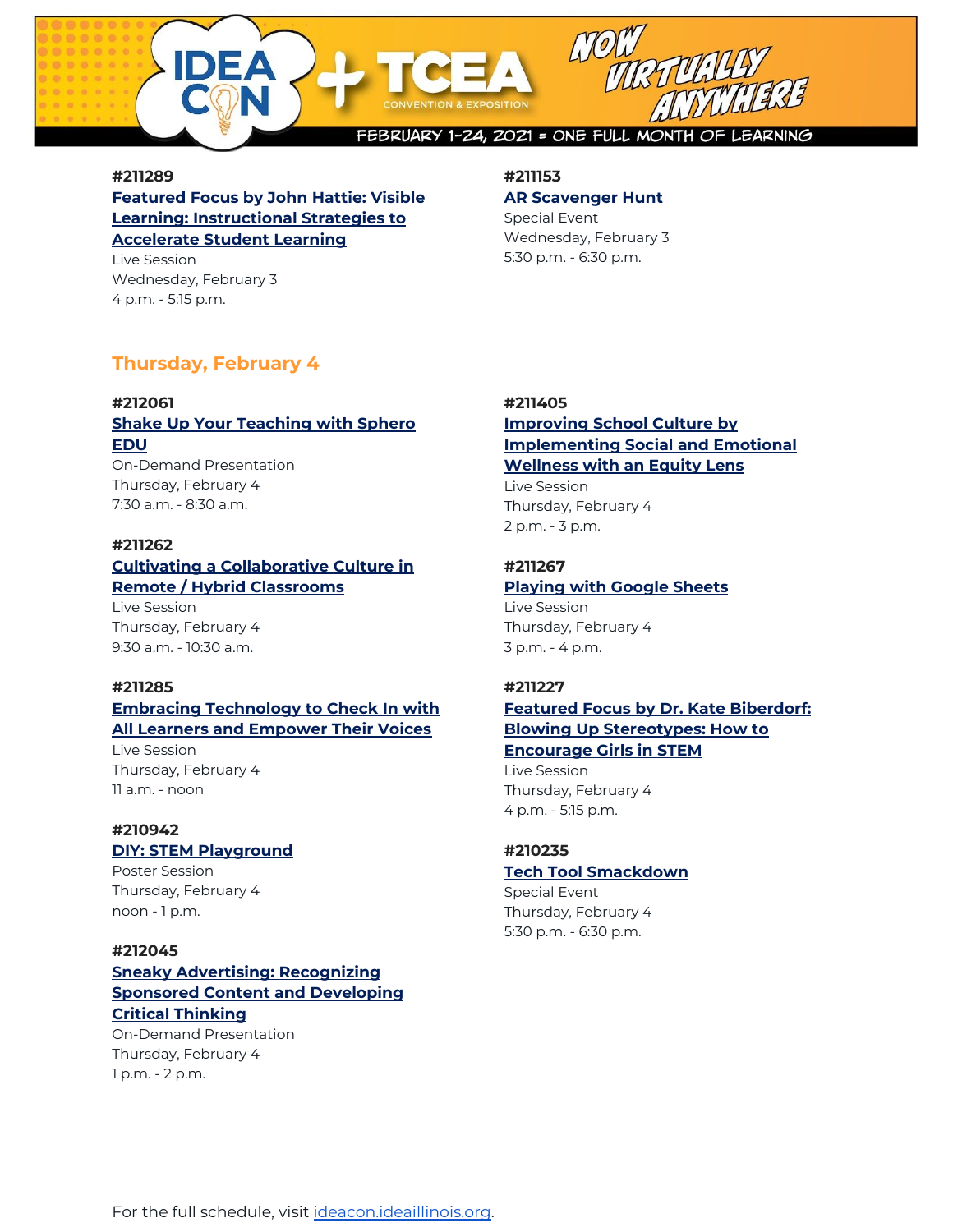

# **Friday, February 5**

#### **#211301**

**Creative and [Meaningful](https://register.tcea.org/session_list.cfm?session_key=1918DC93-F04D-A206-2B64-17CDCC3C9187&session_date=Friday,%20Feb%2005,%202021) Ways to Keep Students [Connected](https://register.tcea.org/session_list.cfm?session_key=1918DC93-F04D-A206-2B64-17CDCC3C9187&session_date=Friday,%20Feb%2005,%202021) to Learning, Reading, [Opportunities](https://register.tcea.org/session_list.cfm?session_key=1918DC93-F04D-A206-2B64-17CDCC3C9187&session_date=Friday,%20Feb%2005,%202021) and Each Other!** On-Demand Presentation Friday, February 5 7:30 a.m. - 8:30 a.m.

#### **#211339**

# **[Teaching](https://register.tcea.org/session_list.cfm?session_key=52675B31-F04D-A206-2B64-9726DCEBBCD9&session_date=Friday,%20Feb%2005,%202021) SEL and Empathy Through [Virtual](https://register.tcea.org/session_list.cfm?session_key=52675B31-F04D-A206-2B64-9726DCEBBCD9&session_date=Friday,%20Feb%2005,%202021) Field Trips**

Live Session Friday, February 5 8 a.m. - 9 a.m.

### **#211005**

# **Teaching Essential Skills for [Tomorrow's](https://register.tcea.org/session_list.cfm?session_key=FED82B24-F04D-A206-2B64-F174ACF806F5&session_date=Friday,%20Feb%2005,%202021) [World](https://register.tcea.org/session_list.cfm?session_key=FED82B24-F04D-A206-2B64-F174ACF806F5&session_date=Friday,%20Feb%2005,%202021)**

Hands-on Experience Friday, February 5 9:30 a.m. - 10:30 a.m.

#### **#211290**

## **[Featured](https://register.tcea.org/session_list.cfm?session_key=4EF581AC-F04D-A206-2B64-250223D9D46E&session_date=Friday,%20Feb%2005,%202021) Focus by Ken Shelton: [Techquity:](https://register.tcea.org/session_list.cfm?session_key=4EF581AC-F04D-A206-2B64-250223D9D46E&session_date=Friday,%20Feb%2005,%202021) Creating Learning Environments For [Sustainability,](https://register.tcea.org/session_list.cfm?session_key=4EF581AC-F04D-A206-2B64-250223D9D46E&session_date=Friday,%20Feb%2005,%202021) Equity, and [Access](https://register.tcea.org/session_list.cfm?session_key=4EF581AC-F04D-A206-2B64-250223D9D46E&session_date=Friday,%20Feb%2005,%202021)** Live Session Friday, February 5 10:30 a.m. - 11:45 a.m.

# **Saturday, February 6**

### **#211287 [Mentoring](https://register.tcea.org/session_list.cfm?session_key=4DF63745-F04D-A206-2B64-1B6C0F4E9DA2&session_date=Saturday,%20Feb%2006,%202021) Matters**

Live Session Saturday, February 6 8 a.m. - 9 a.m.

# **#211154**

## **[Designing](https://register.tcea.org/session_list.cfm?session_key=722574F5-F04D-A206-2B64-6B6E5B74B61C&session_date=Saturday,%20Feb%2006,%202021) a Culturally Relevant and [Responsive](https://register.tcea.org/session_list.cfm?session_key=722574F5-F04D-A206-2B64-6B6E5B74B61C&session_date=Saturday,%20Feb%2006,%202021) Pedagogy**

Hands-on Experience Saturday, February 6 9:30 a.m. - 10:30 a.m.

### **#212012**

## **Dialogue About Our Deepest [Difference:](https://register.tcea.org/session_list.cfm?session_key=C38ECD97-2B25-EB11-80EC-F6B8F9B5AAD5&session_date=Friday,%20Feb%2005,%202021) Creating an [Environment](https://register.tcea.org/session_list.cfm?session_key=C38ECD97-2B25-EB11-80EC-F6B8F9B5AAD5&session_date=Friday,%20Feb%2005,%202021) for Social Issue [Discussions](https://register.tcea.org/session_list.cfm?session_key=C38ECD97-2B25-EB11-80EC-F6B8F9B5AAD5&session_date=Friday,%20Feb%2005,%202021)**

On-Demand Presentation Friday, February 5 1 p.m. - 2 p.m.

# **#211286 Hipster Google: Tools You [Probably](https://register.tcea.org/session_list.cfm?session_key=4DF62902-F04D-A206-2B64-E505C388E933&session_date=Friday,%20Feb%2005,%202021) Never [Heard](https://register.tcea.org/session_list.cfm?session_key=4DF62902-F04D-A206-2B64-E505C388E933&session_date=Friday,%20Feb%2005,%202021) Of**

Live Session Friday, February 5 2 p.m. - 3 p.m.

## **#211276**

### **Listening to your [Students:](https://register.tcea.org/session_list.cfm?session_key=0A37A836-F04D-A206-2B64-D75D335E9E98&session_date=Friday,%20Feb%2005,%202021) Using Audio Files in [Google](https://register.tcea.org/session_list.cfm?session_key=0A37A836-F04D-A206-2B64-D75D335E9E98&session_date=Friday,%20Feb%2005,%202021) Forms** Live Session

Friday, February 5 3 p.m. - 4 p.m.

### **#211406**

# **The Future Ready [Library](https://register.tcea.org/session_list.cfm?session_key=0B940573-F04D-A206-2B64-F35981654FE7&session_date=Friday,%20Feb%2005,%202021)**

Live Session Friday, February 5 4 p.m. - 5:15 p.m.

## **#211233**

## **Exhibit Hall [Closing](https://register.tcea.org/session_list.cfm?session_key=B542D1D5-F04D-A206-2B64-92D5A0C8462A&session_date=Friday,%20Feb%2005,%202021) Party**

Special Event Friday, February 5 5:30 p.m. - 6:30 p.m.

## **#211407**

## **SEL in the [Library](https://register.tcea.org/session_list.cfm?session_key=0B93F6DD-F04D-A206-2B64-F666FD106346&session_date=Saturday,%20Feb%2006,%202021)**

Live Session Saturday, February 6 11 a.m. - noon

#### **#211376 Immersive Reader is [Everywhere!](https://register.tcea.org/session_list.cfm?session_key=52798698-F04D-A206-2B64-CDDAD61BF174&session_date=Saturday,%20Feb%2006,%202021)**

Live Session Saturday, February 6 noon - 1 p.m.

For the full schedule, visit [ideacon.ideaillinois.org.](https://ideacon.ideaillinois.org/)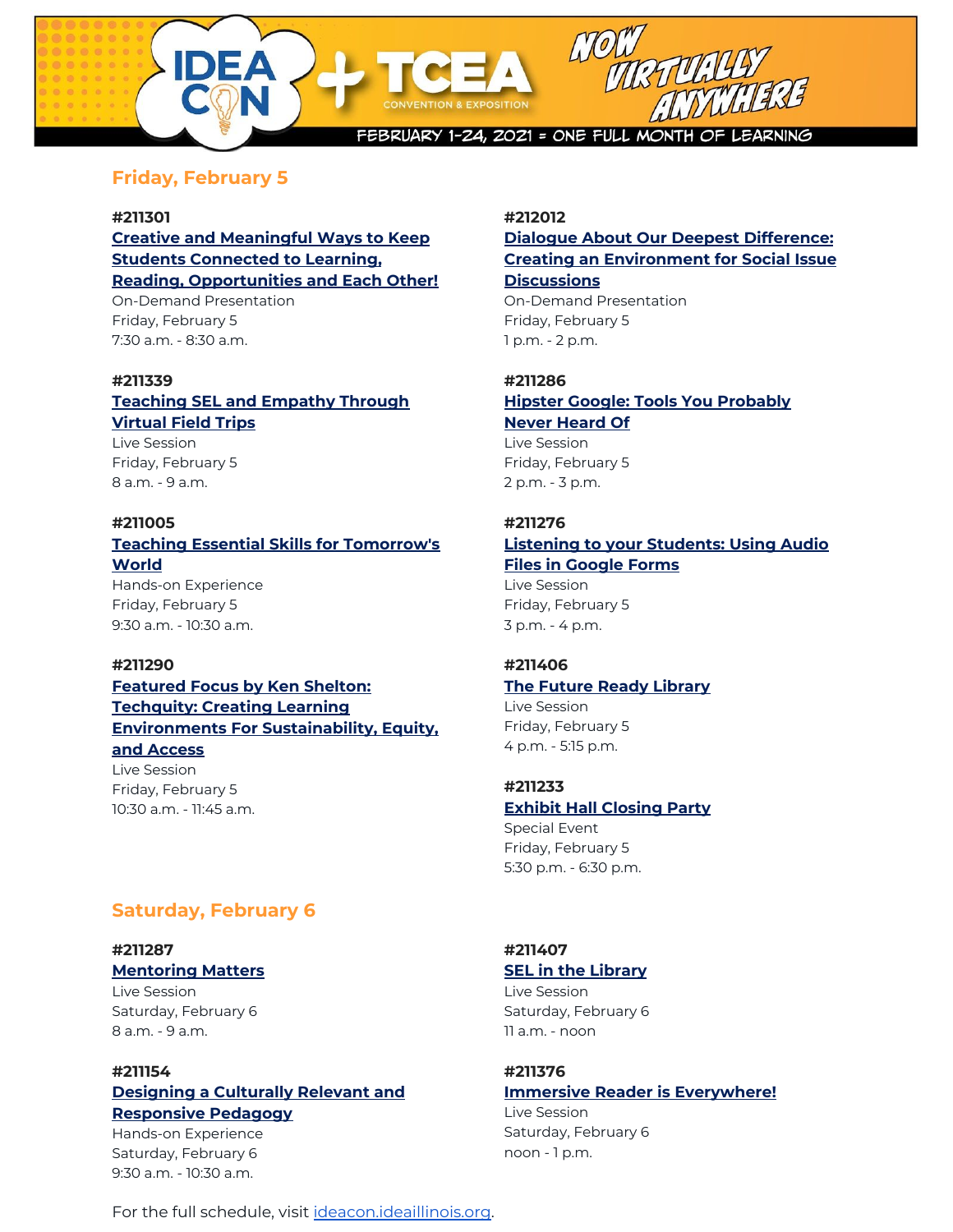

## **#212031 Break It Down! How to [Become](https://register.tcea.org/session_list.cfm?session_key=D68ECD97-2B25-EB11-80EC-F6B8F9B5AAD5&session_date=Saturday,%20Feb%2006,%202021) a Chunking [Champion:](https://register.tcea.org/session_list.cfm?session_key=D68ECD97-2B25-EB11-80EC-F6B8F9B5AAD5&session_date=Saturday,%20Feb%2006,%202021) Video Lesson Tips and [Tricks](https://register.tcea.org/session_list.cfm?session_key=D68ECD97-2B25-EB11-80EC-F6B8F9B5AAD5&session_date=Saturday,%20Feb%2006,%202021)**

On-Demand Presentation Saturday, February 6 1 p.m. - 2 p.m.

### **#211236 [Featured](https://register.tcea.org/session_list.cfm?session_key=5FBD4492-F04D-A206-2B64-55E92921A3D3&session_date=Saturday,%20Feb%2006,%202021) Focus by Ali Hearn: It Starts [With](https://register.tcea.org/session_list.cfm?session_key=5FBD4492-F04D-A206-2B64-55E92921A3D3&session_date=Saturday,%20Feb%2006,%202021) Us**

Live Session Saturday, February 6 2 p.m. - 3 p.m

# **February 08-21**

| <b>DICEA</b>             |                                                  | #IDEACON #TCEA<br>*All times Central (CST)                   |
|--------------------------|--------------------------------------------------|--------------------------------------------------------------|
| <b>All Month</b>         | Week 1                                           | Week 2                                                       |
| 2/1-2/24: Virtual Race   | 2/8: The Week in Review<br>(5:00 <sub>pm</sub> ) | 2/15: Jennifer Gonzalez<br>$(3:30, 5:00 \text{pm})$          |
| 2/1-2/24: Book Groups    | 2/9: Ali Hearn (3:00pm)                          | 2/16: Virtual Puzzle Collaboration<br>(9:00-6:00pm, ongoing) |
| 2/8-2/19: Verzuz Battles | 2/10: Networking Lounge<br>$(8am-8pm)$           | 2/17: Joe Sanfelippo (5:30pm)<br>2/18: Book Group Live       |
|                          | 2/11: Trivia Night                               | 2/19: The Week Ahead<br>(5:00 <sub>pm</sub> )                |
| <b>At a Glance</b>       | 2/12: Paint and Sip                              | 2/21: Virtual Race Post P<br>(4:00pm)                        |

# **Tuesday, February 09**

#### **#555559**

## **Keynote Follow-up with Ali Hearn**

Live Session Tuesday, February 09 3:00 p.m. - 4:00 p.m.

# **Monday, February 15**

#### **#555555**

# **Tech & the Brain: Matching Tools with the Research on Learning**

Live Session Monday, February 15 3:30 p.m. - 4:30 p.m.

### **#555556**

## **Start at the End: Applying Backward Design to Classroom Tech**

Live Session Monday, February 15 5:00 p.m. - 6:30 p.m.

For the full schedule, visit [ideacon.ideaillinois.org.](https://ideacon.ideaillinois.org/)